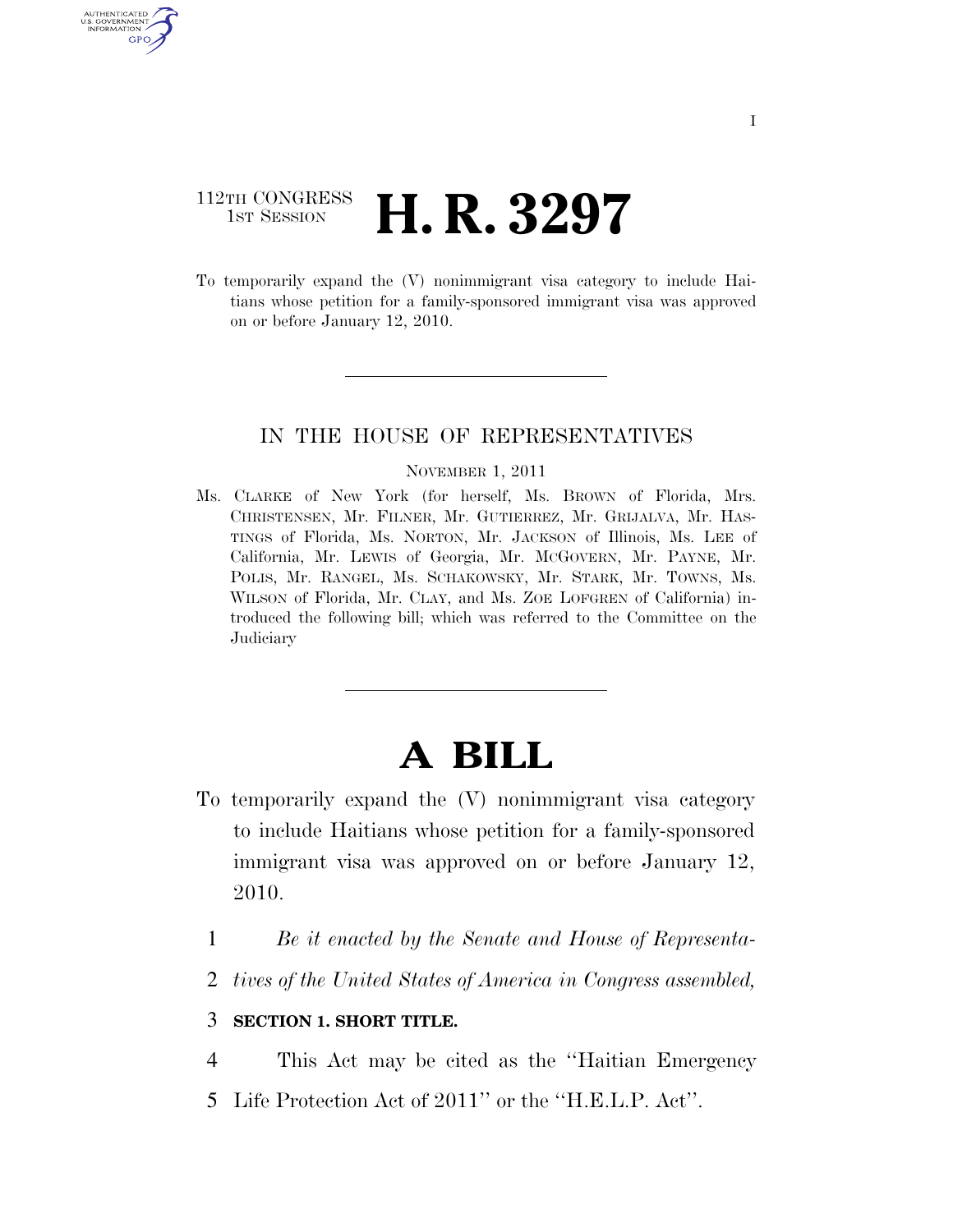| 1              | SEC. 2. EXPANSION OF V VISA CATEGORY FOR HAITIAN IM-   |
|----------------|--------------------------------------------------------|
| $\overline{2}$ | MIGRANTS.                                              |
| 3              | Section $101(a)(15)(V)$ of the Immigration and Na-     |
| $\overline{4}$ | tionality Act (8 U.S.C. $1101(a)(15)(V)$ ) is amended— |
| 5              | $(1)$ in the matter preceding clause (i), by strik-    |
| 6              | ing "section $203(a)(2)(A)$ that" and inserting "sec-  |
| 7              | tion $203(a)$ that, except as provided under clause    |
| 8              | (iii),''                                               |
| 9              | $(2)$ by amending clause (i) to read as follows:       |
| 10             | "(i) the petition is for status under                  |
| 11             | section $203(a)(2)(A)$ and has been pending            |
| 12             | for at least 3 years;";                                |
| 13             | $(3)$ in clause $(ii)$ —                               |
| 14             | (A) by amending the matter preceding sub-              |
| 15             | clause $(I)$ to read as follows:                       |
| 16             | "(ii) the petition is for status under                 |
| 17             | section $203(a)(2)(A)$ , has been approved,            |
| 18             | and was filed at least 3 years previously,             |
| 19             | and"; and                                              |
| 20             | (B) in subclause (ii), by striking the period          |
| 21             | at the end and inserting "; or"; and                   |
| 22             | (4) by adding at the end the following:                |
| 23             | " $(iii)(I)$ such petition was approved on or          |
| 24             | before January $12, 2010$ ; and                        |
| 25             | $\lq\lq$ (II) the alien is a national and resident of  |
| 26             | Haiti.".                                               |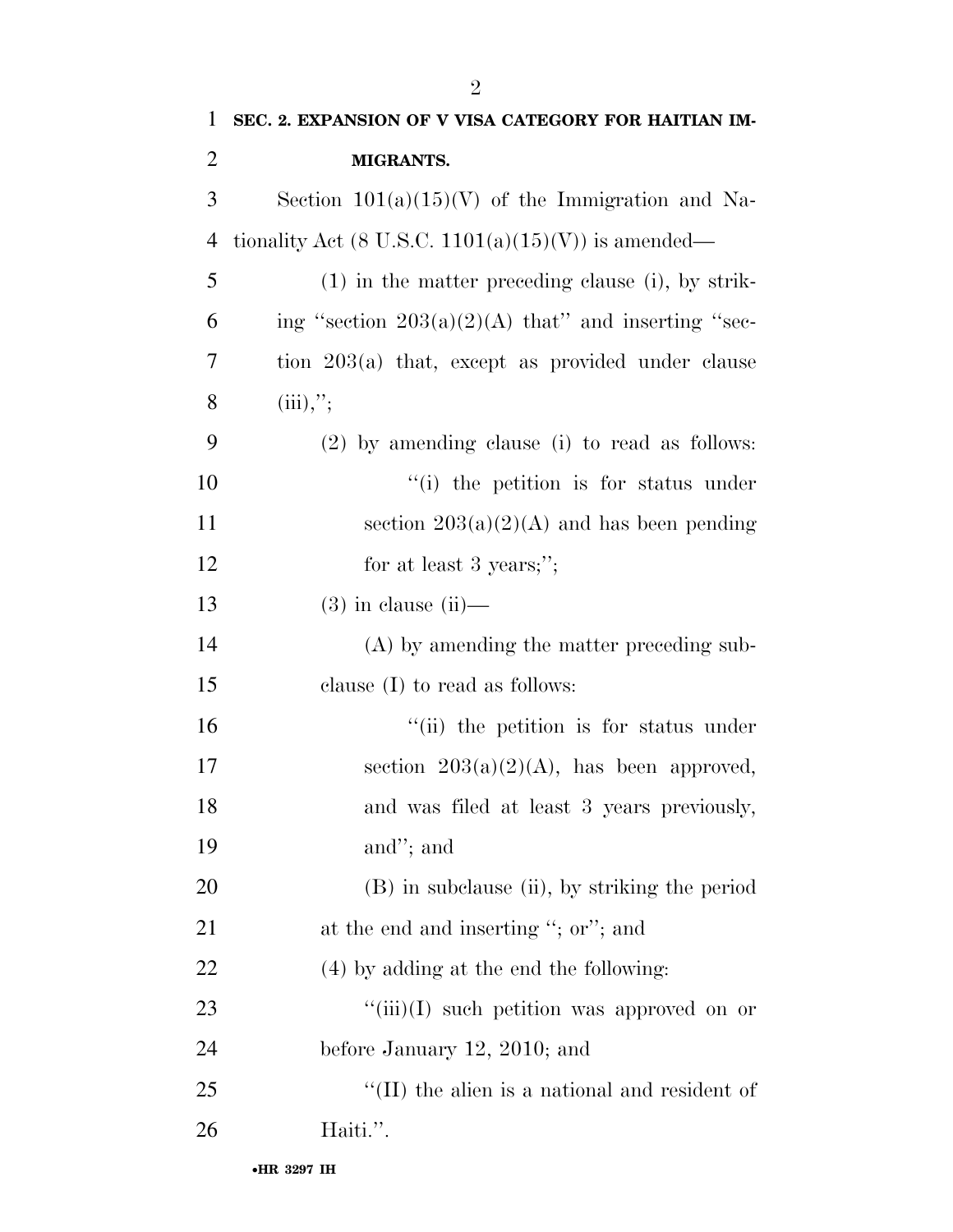| $\mathbf{1}$   | SEC. 3. USE OF SECONDARY EVIDENCE FOR ELIGIBILITY         |
|----------------|-----------------------------------------------------------|
| $\overline{2}$ | <b>VERIFICATION.</b>                                      |
| 3              | Department of State, in coordination with<br>The          |
| 4              | United States Citizenship and Immigration Services, may   |
| 5              | issue travel documents (including a nonimmigrant visa) to |
| 6              | any alien in Haiti-                                       |
| $\overline{7}$ | $(1)$ who is described in—                                |
| 8              | (A) section $101(a)(15)(V(iii))$ of the Immi-             |
| 9              | gration and Nationality Act, as added by this             |
| 10             | Act; or                                                   |
| 11             | (B) section $201(b)(2)(A)$ of such Act;                   |
| 12             | (2) whose eligibility for such documents has              |
| 13             | been evaluated by a consular officer after reviewing      |
| 14             | the best available evidence of such eligibility, includ-  |
| 15             | ing secondary evidence, if necessary; and                 |
| 16             | $(3)$ who meets all criteria required for-                |
| 17             | a family-sponsored immigrant visa<br>(A)                  |
| 18             | under section $203(a)$ of the Immigration and             |
| 19             | Nationality Act $(8 \text{ U.S.C. } 1153(a))$ ; or        |
| 20             | (B) admission into the United States as an                |
| 21             | immediate relative of a United States citizen             |
| 22             | (as defined in section $203(b)(2)(A)(i)$ of such          |
| 23             | Act).                                                     |